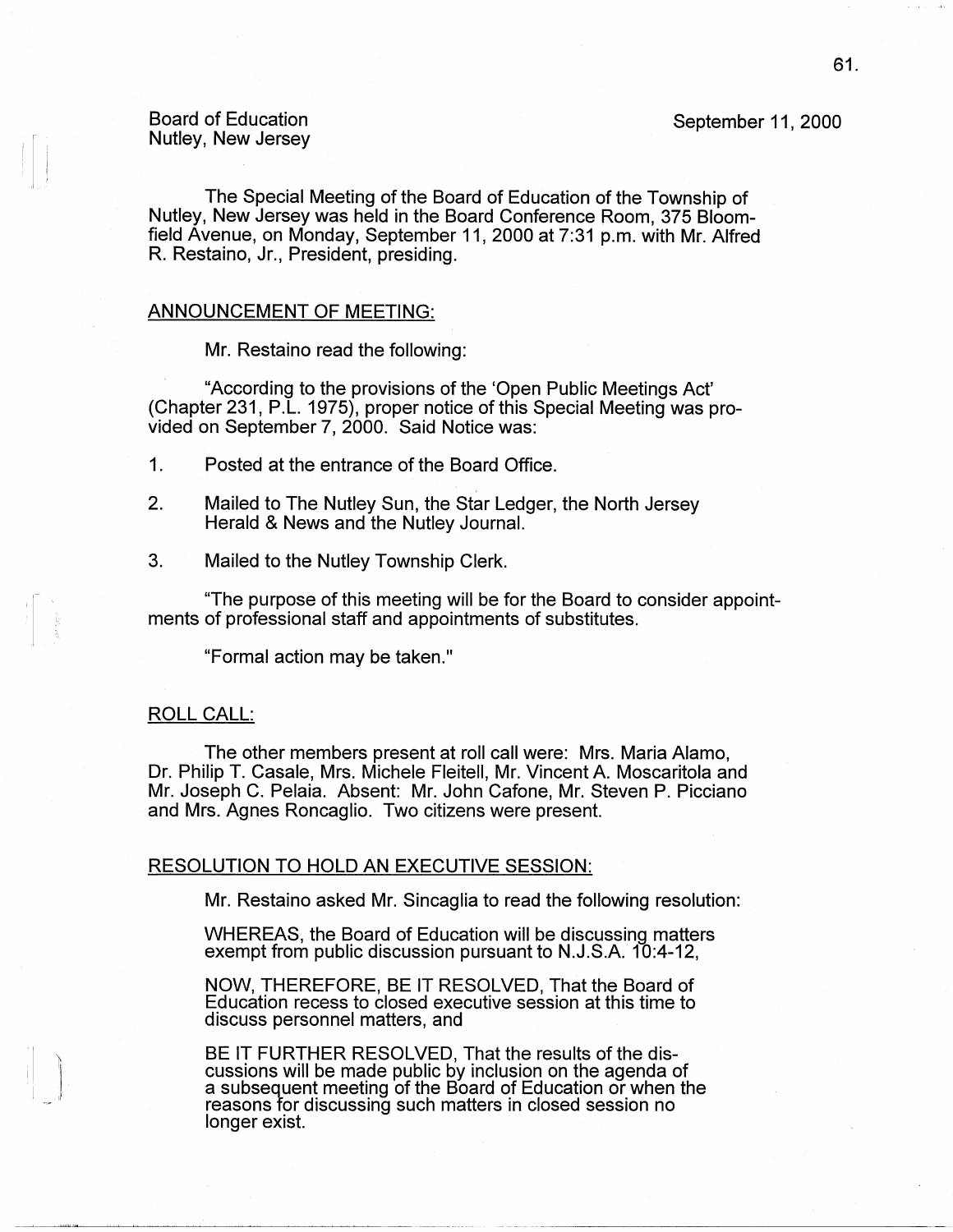Dr. Casale moved that the resolution be adopted, seconded by Mrs. Fleitell and unanimously approved by the Board.

#### RECESS MEETING:

Mr. Restaino declared a recess at 7:33 p.m.

### RESUME MEETING:

The meeting resumed at 8:02 p.m.

### HEARING OF CITIZENS (Agenda Items Only):

None

#### APPOINTMENTS - Professional Staff:

Mrs. Fleitell presented and moved the adoption of the following resolution, seconded by Mr. Pelaia. On a roll call vote the resolution was unanimously adopted: .

BE IT RESOLVED, That the Board of Education appoints the personnel listed below for the 2000/2001 school year, effective September 12, 2000, in accordance with the 2000/2001 Teachers' Salary Guide:

| Name                            | Degree       | <b>Step</b> | Salary                               |
|---------------------------------|--------------|-------------|--------------------------------------|
| Kimberly Algieri<br>Lynn Mosior | B.A.<br>B.A. |             | \$19,130 (p/t .5)<br>18,180 (p/t .5) |

#### APPOINTMENTS - Permanent Unassigned Substitutes:

Mr. Pelaia presented and moved the adoption of the following resolu- tion, seconded by Dr. Casale. On a roll call vote the resolution was unanimously adopted:

BE IT RESOLVED, That the following be approved as permanent unassigned substitutes for the 2000/2001 school year, effective September 12, 2000, at the rate of \$75 per day and fringe benefits which include State Health Benefits and dental plans:

> Frank Giordano, Jr. Joseph Nicastro

BE IT FURTHER RESOLVED, That these candidates met the district's requirements for the permanent unassigned substitute position which is the possession of a County Substitute certificate.

BE IT FURTHER RESOLVED, That the Board approves the application for emergent hiring, for Frank Giordano, Jr., as per the state criminal review procedure.

September 11 , 2000